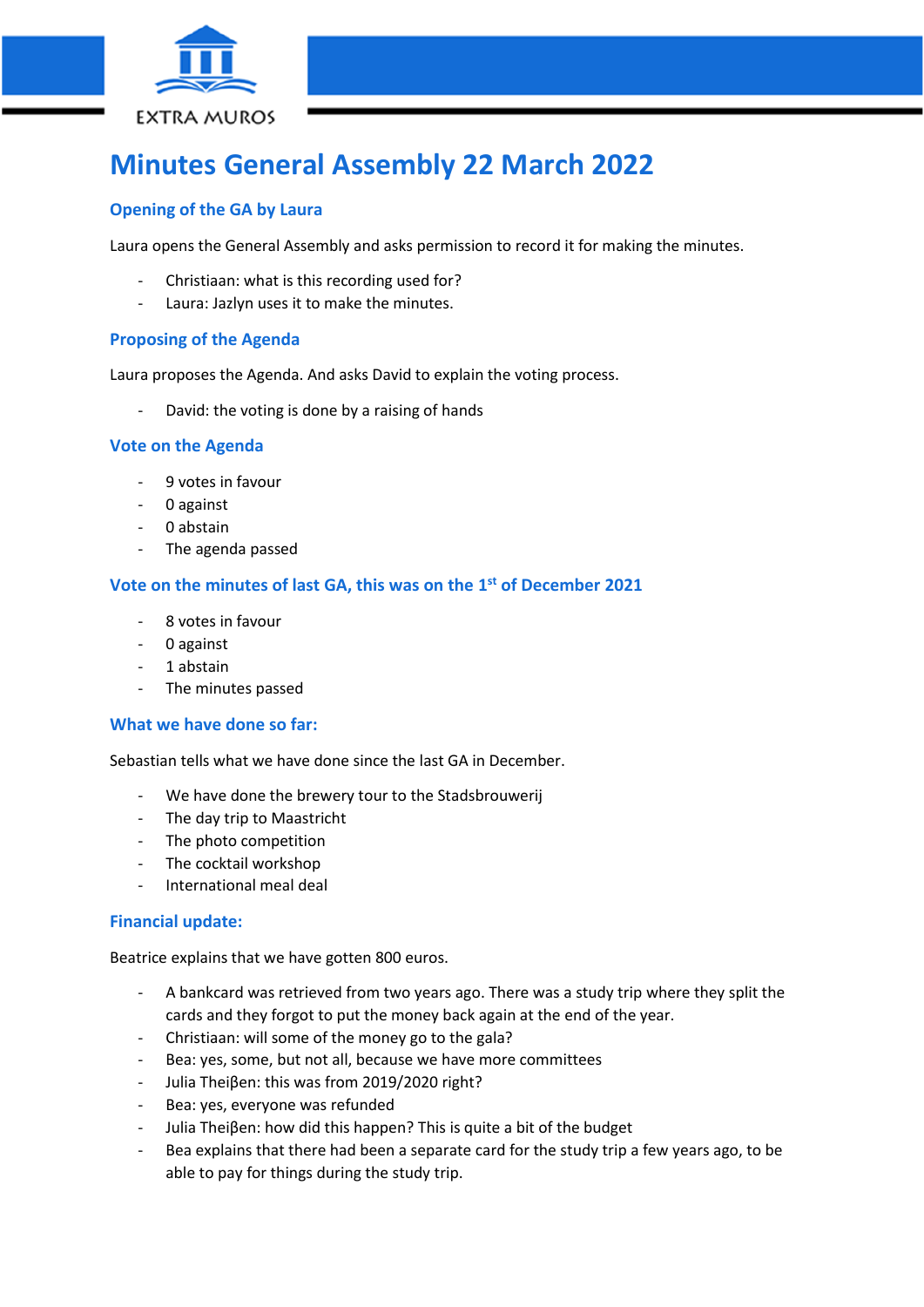- Julia: so there is no more money lost somewhere?
- Bea: the bank called tosca and told her there was still money in a bank account in the name of Extra Muros, and Tosca got into contact with me to get the money back. Everything should be good now.

## **Organisational change Academic Committee:**

Jazlyn explains that our Academic committee head quit, which means that there is no Academic committee head for the rest of the year, but she will be stepping in as acting committee head for the remainder of the academic year.

## **Discussion topic: Committees:**

Laura: As a board, we are very excited about all the events our committees are organising, they are all working very hard. What we noticed is that maybe, the current structure is not entirely optimal, because we noticed there are a lot of committees with not a lot of committee members, so we were wondering whether it may be beneficial to have less committees next year and maybe put some committees together that have been taken apart in the past. We are very interested in what you all think.

- Sebastian: making any decision about this would in any case be done with the board of next year.
- Lison: what I noticed, I don't know how many people committees have, but in the past it was very easy to sign up and not do anything, so if the committees are bigger, then how do you prevent people from just being part and not actually doing anything?
- Tess: party committee has 4 people
- Lison: how do you keep everyone active? Very difficult to hold meetings when above 6 people in a committee
- Bea: could have a committee head and a sort of vice head.
- Julia Theiβen: the more people you have, the less responsible people feel. Why so little people signed up for committees is covid. This year it was also difficult to sign up, because not everyone was on campus, so I think there will be more people signing up next year
- Laura: I am wondering how much impact covid really had on committee sign ups this year.
- Julia Theiβen: I think it had a big impact
- Jazlyn: I am not sure about that, because we also had a lot of trouble finding committee heads.
- Julia Theiβen: not being able to find committee heads or committee members is maybe not enough of a reason to merge or dissolve committees.
- Jazlyn: this is also not the only reason behind wanting to merge, another important reason is that a lot of committees overlap a lot in their events, like for example Academic and Educational.

#### Academic and Educational committee:

- Jamie: so far we have done crash courses, there is not a lot of need for crash courses, so it does not take that much of time. We wanted to do more. Once getting to the more academic side, we are getting told, academic committee should do that. Can make a split within the committee, when still being involved in the whole committee
- Lison: we did some good events, but they probably should be merged, and with the mentorship program we could do study groups, but there is no need for that anymore. Crash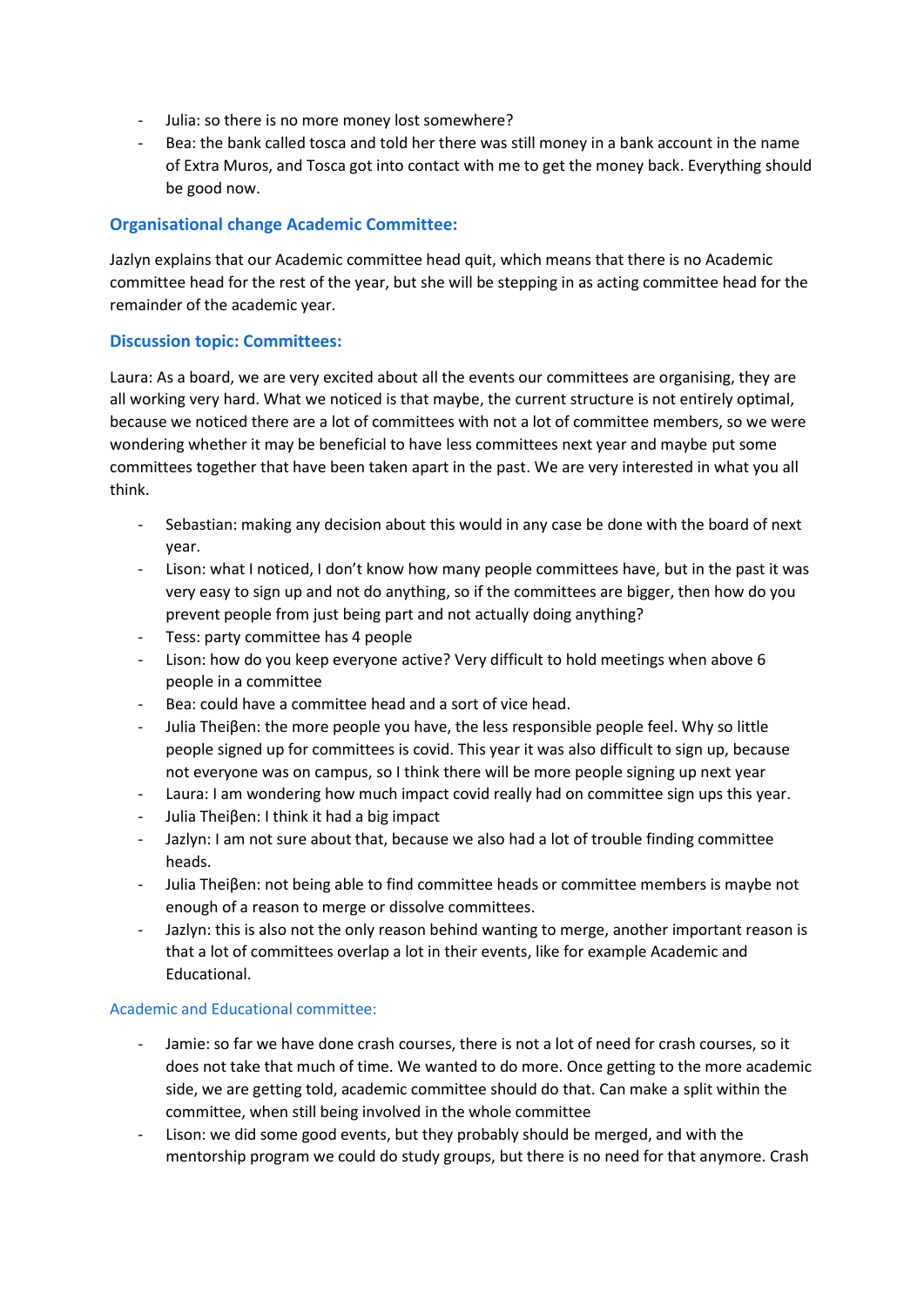courses are not the way to go, everything I wrote last year was thrown out of the window. Only first year students benefit from educational committee. They could be merged.

- Laura: should we keep doing crash courses or stop with them?
- Lison: they could be outsourced, they are prone to critique from lecturers, you do not want to be too authoritative.
- Robin Heesakkers: Q&A's are almost never used
- Lison: Benjamnin and Itaï who carried the crash courses are gone, for this you need someone who is really good at the course. For courses except TAS almost everyone is able to pass them and the crash courses are not needed.
- Jamie: I recognise what you are saying, we also discussed doing study groups, but there is no need for them and the Q&A's from the lecturers are not very popular, so it does not make sense for us to hold them.
- Laura to Robin and Christiaan: you are in academic, do you think this is reasonable?
	- Answer is yes.
- Sebastian: do not want to throw out the whole structure, but to get rid of the frustrating thing of having so many committees which sometimes work inefficiently.
- Christiaan: how about mix the events the committees do?
- Sophie: it becomes chaotic if you mix events, maybe encourage more collaboration between the committees.
- Christiaan: what way is the chaos bad?
- Sophie: if creative would do the crash courses, it would be strange .
- Jamie: it might be a budget issue as well, allocating budget will get way more difficult as well.
- Laura: committees are not limited, can still ask another committee to collaborate in any event.
- Tess: as party we really struggled with this as well, because still covid and we still need budget for the gala at the end of the year. Doing cocktail workshop, which could be a social activities event.
- Christiaan: cocktails more social? What differentiates the party from the social activities committee?
- Tess: it is very difficult.
- Beatrice: the main thing is the gala.
- Tess: could do a gala committee and put party and social activities together.
- Lison: before we would have contracts with bars, so better keep them separate.
- Julia: Theiβen social activities would do board games every week and bonfires.
- Tess: keep them separate.
- Laura: another thing that overlapped was internationalisation and culture and outreach.
- Comments were made about the past events of the Internationalisation and Culture and the Outreach committee and in how they differ.
- Laura: is outreach going to do volunteering again? Because that would set them apart
- Julia Theiβen: I would say yes
- Beatrice: it is not up to us, it is up to the committee head what they are going to do with the committee.
- Laura: I&C what did they do in the past?
- Beatrice: went to the Efteling, Halloween pub quiz, thanksgiving dinner, we didn't do a lot last year, because of covid as well, tried to set up aid for health insurance for international students.
- Tess: they could help with things as duo and OV.
- Beatrice: Dutch banks accounts.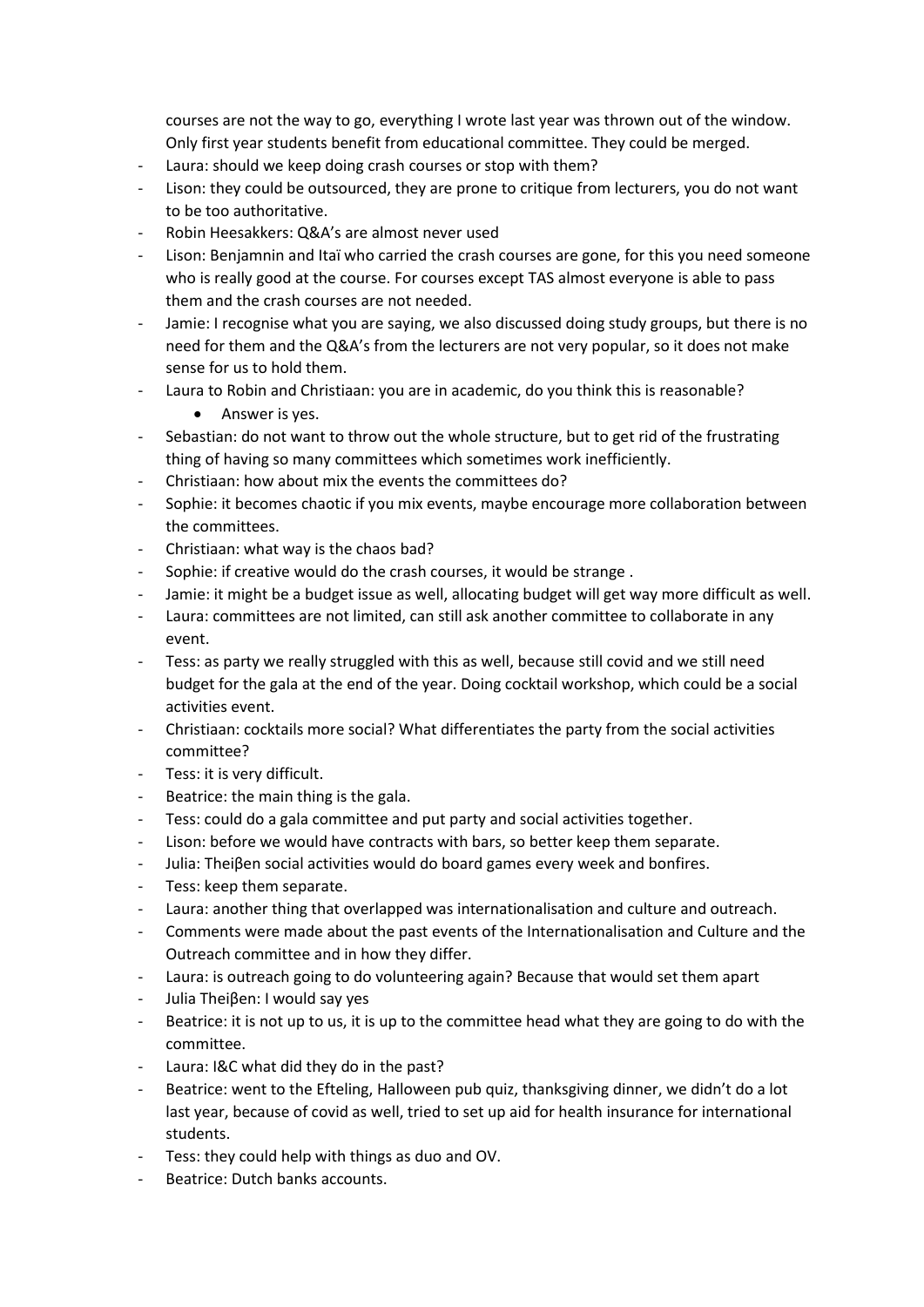- Jazlyn: so, you want to reshape the committee?
- Beatrice: it can be, it would be a nice thing.
- Laura: I am thinking about the format, because, would there not be a place to find this information, or a better way to help with that?
- Jamie: University website.
- Julia Theiβen: it would not be very helpful, it would help to have a Dutch person because everything is in Dutch.
- Tess: it would be helpful to have an biweekly hour where people can go for help with translation and stuff.
- Lison: give it an activist committee, manifesto thingy, write an article to the university about them not caring and they only want to get money. You could make it a mission, keeping in mind it is not our job, but we do it because we care.
- Julia Theiβen: I think it is a really good point, if you want a decision made like this it doesn't go through the faculty, it needs to be done on the university level, they argue they are enough, but they are not.
- Lison: make it more activists.
- Laura: I am not sure about the form though, you need very passionate people to accomplish that.
- Lison: make it small and keep it realistic, it might not change but you can try. Write an email to the dean, not Alkeline, but the educational board and keep the committee in life and ask some professors that might want to help, ask the program committee.
- Julia Theiβen: if you want to take an activist standpoint, people could help to sue the Dutch government about the public transport.
	- Small discussion on when one is able to get free OV when not a Dutch National
- Julia Theiβen: people in their third year could help with this, as they are doing internships.
- Lison: to branch off, I think it would be a good idea, it would be very practical and helpful. When I was doing Extra Muros it wasn't always very practical, because Benjamin and Itaï were people who would be very passionate about this, so nice to get the activist thing back that is still practical.
- Sebastian: we want to try to not give too much direction. This has to do with how committees will be managed next year.
- Laura: are we forgetting a committee?
- Jazlyn: please dissolve PR
- Sebastian: it is nice, but it is not necessary to have one, I was sad that I could not do anything on the long term with the PR Committee
- Laura: we have Academic, Educational, Social Activities, Party, Internationalisation and Culture, Outreach, Yearbook, PR
- Jazlyn: Creative
- Jamie: we are all three in creative, (three means, Jamie, Anandi and Sophie), like Sebastian said, we can do things what we like and we try to have broad events, we do not have a lot of issues invading on other committees territory.
- Laura: Academic and Educational would be better together, then we should have eight committees
- David: do we know how other associations are doing this?
- Sebastian: Cicero, they have three large committees that do things and also have a deficit members.
- Tess: having a bigger committee is not necessarily an issue. Then you can split it up more easily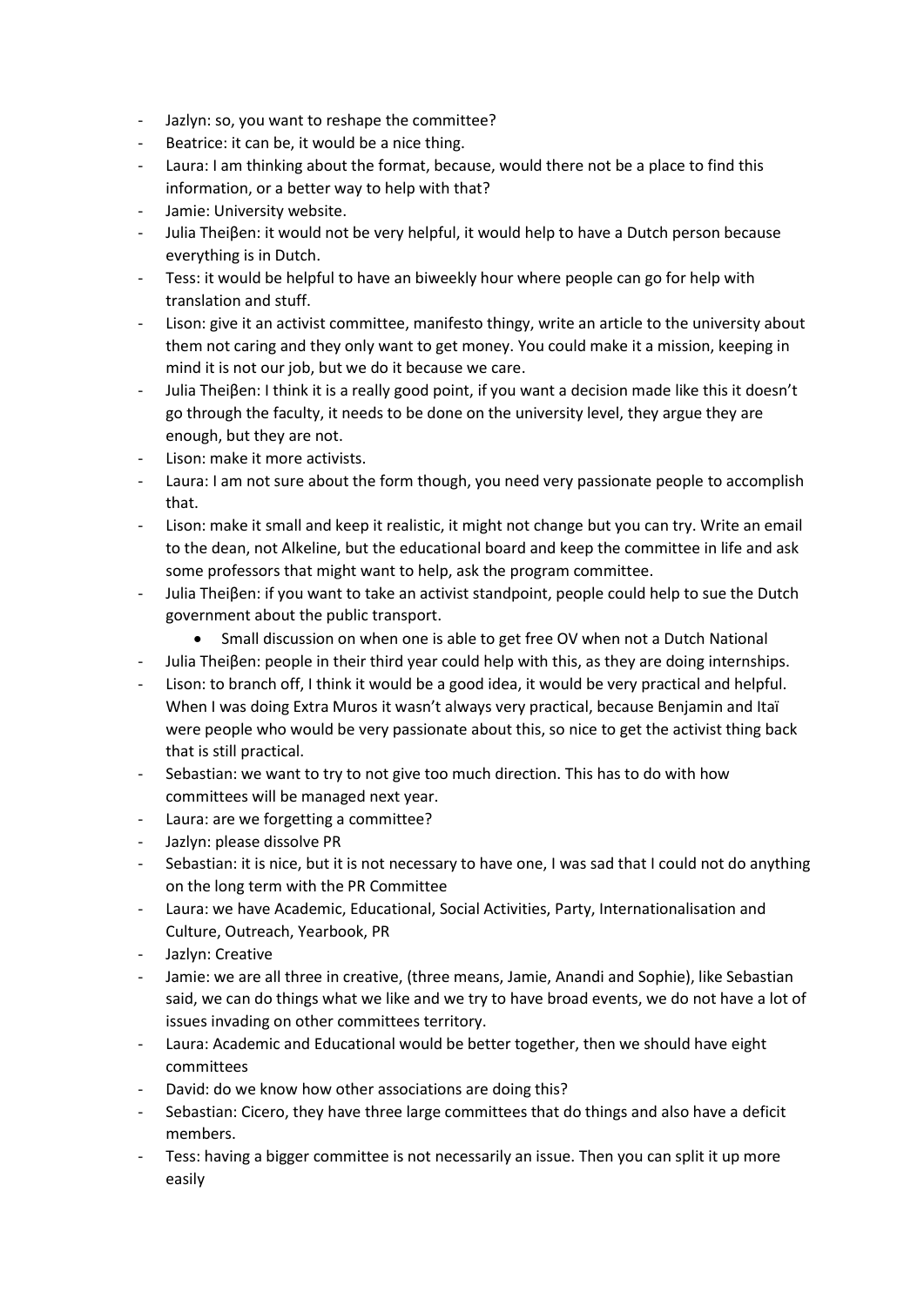- Jazlyn: also if you have 6 people in a committee and 2 people cannot come to a meeting it is less of a problem then when there are only 4 people in a committee.
- David: two GA's ago we had a discussion about that the academic committee wanted 50 euros more, maybe if you merge committees, they have more budget per committee. And then they can organise larger events.
- Robin: I am not sure why we even wanted more money?
- Jazlyn: none of the money was used this year, but they asked for it because Ebbe Tim was pushing for it.

The Outreach committee and the Internationalisation and Culture committee could be joined together.

- Sophie: why would you the committees if you again split them within?
- Jazlyn: then you can switch between areas within the committee instead of it being two having to coordinate with each other
- Sophie: how would this improve the situation?
- David: higher quality for the events
- Sophie: but does the quality become better?
- Jazlyn: then you could put two people on an event instead of just one.
- Lison: it also still needs to be attractive for the committee head. Need a tight knit community as committee. Side note: people used to think it is easy to join as you do not need to work a lot for it. It has a lot of pitfalls in it. I do not think the quality would increase.
- Tess: I haven't decided how certain I feel. I was on social activities last year and we would have a main meeting and then we would split up in different groups.
- Jazlyn: but I do not think it should be only meeting up with the whole committee only once a month
- Laura: it also depends on how many enthusiastic committee heads you can find.
- Tess: you struggle most with finding Outreach and Internationalisation and Culture
- Jazlyn: it depends on the year.
- Jamie: cooperation in bigger teams, instead of merging more stimulate committee heads to do more things.
- Tess: we have a group chat, we talk around GA and stuff, which reminds me, we have not had a committee head meeting in a while.
- Jamie: maybe there could be more communication between the members of committees, like with a big group chat.
- Laura: a group chat may seem a bit forced. Does anyone else have to add anything?

# **Open floor:**

Laura: then we are going to close this part of the GA, and go to the next slide, which is the open floor

Question from Beatrice: Julia do you know if there is any money I should know about?

- Julia Theiβen: no, people have been refunded from last year, and Tosca put money on a credit card to pay for things we wanted to do when in Dublin, because she didn't want to walk around with 800 euros cash.
- Beatrice: To my knowledge everything now has been restored to the reserves.
- Sebastian: we do not know about anything from the year before last year.

Comment from Julia Theiβen: about the gala, April is really close.